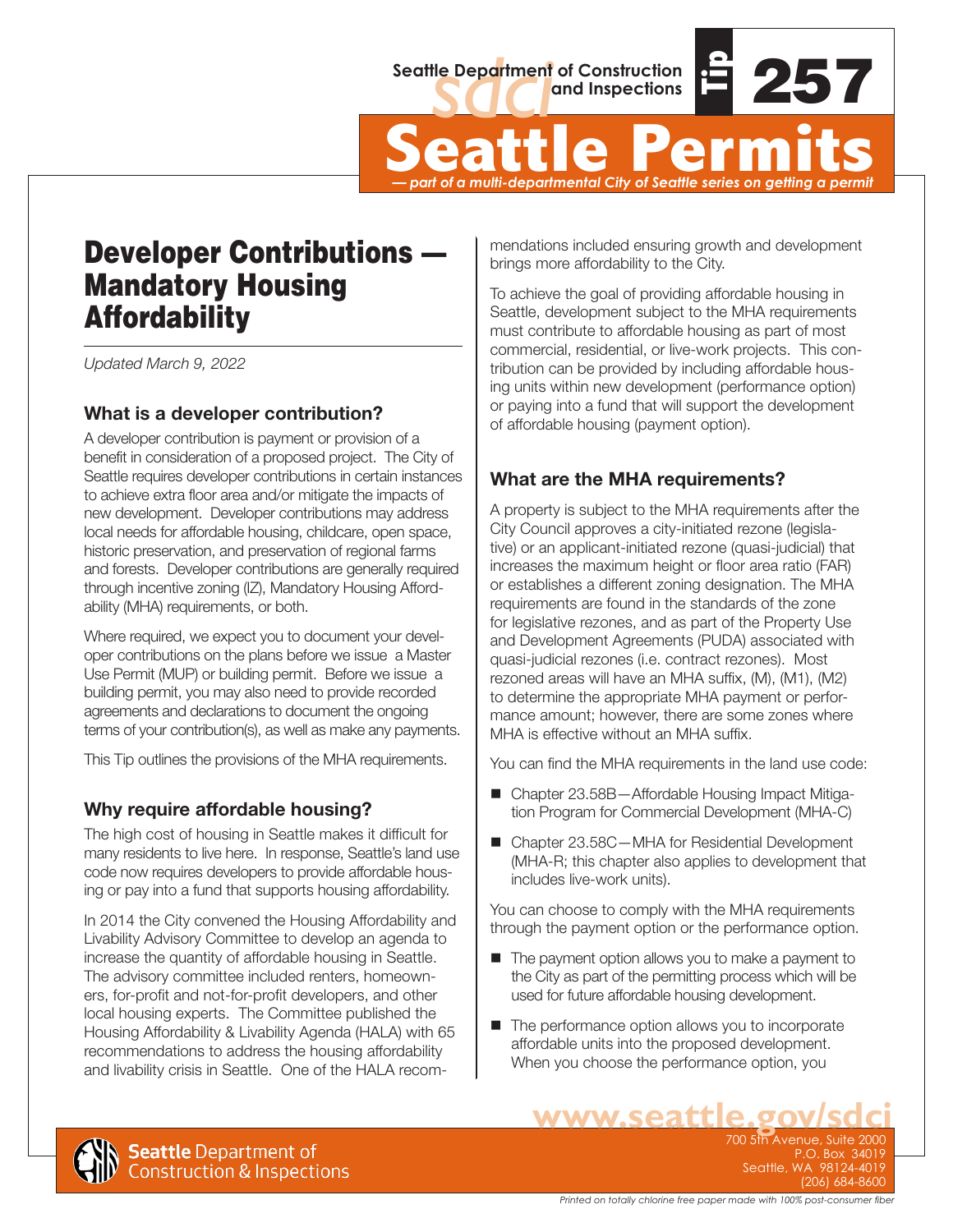must follow the design and locational standards in the code and document compliance in the plans and housing agreement. Affordable units provided through the performance option must comply with the standards of SMC 23.58B.050 and 23.58C.050. If you have questions about these standards, please contact the Office of Housing **([OFH\\_Housing\\_](mailto:OFH_Housing_Review@seattle.gov) [Review@seattle.gov](mailto:OFH_Housing_Review@seattle.gov)** or (206) 684-0721).

The code outlines the calculation you should use to determine the exact payment or performance amount. The calculations must be shown in the permit plans at both the MUP stage and the building permit stage. Your final contribution is always based on the final building permit plans.

## **How is MHA related to affordable housing provided through incentive zoning?**

The primary difference between the incentive zoning (IZ) program and the MHA requirements is that IZ only applies to extra floor area proposed above a base height limit or a base FAR, and the MHA requirements apply to the entire development.

When your project is using IZ and is subject to MHA, the MHA requirements satisfy the affordable housing requirements from the IZ program (Chapters 23.49 and 23.58A). There are no changes to the standards for other public amenities provided through IZ, such as child care, open space amenities, transferable development rights and potential, and regional development credits.

## **How do I know if MHA applies to my project?**

For your project to be subject to MHA, the standards of the zone or the project-associated PUDA must reference Chapter 23.58B and/or Chapter 23.58C. As noted above, there may or may not be an MHA suffix attached to the zoning designation. It is possible for MHA-C and MHA-R to both apply to a project when you are proposing a mix of commercial and residential uses on your site.

Once you determine that your project is subject to the MHA program, the applicability sections of Chapters 23.58B and 23.58C respectively outline the applicable development.

- For the commercial requirements, MHA-C (Chapter 23.58B), MHA generally applies to a project proposed with more than 4,000 square feet of gross floor area in commercial use.
- For the residential and live-work requirements, MHA-R (Chapter 23.58C), MHA applies to a project that has new units or increases the number of units in an existing building. For the purposes of applying

MHA, a "unit" means a principal dwelling unit, a congregate residence sleeping room, or a live-work unit.

For example, in a commercial zone with an (M) suffix, such as NC2-55 (M), Section 23.47A.517 requires that you comply with Chapters 23.58B and 23.58C. If you are proposing more than 4,000 square feet of gross floor area in commercial use, then the standards of Chapter 23.58B are applicable to the project. If the project contains any units, the standards of Chapter 23.58C also apply. When MHA is applicable to your project, you must provide the MHA calculations in the plans.

## **How is floor area related to the MHA calculations?**

Except for the performance option for MHA-R, which uses the number of units applicable to the MHA requirements, the floor area in a development determines the total payment or total number of units you provide for your affordable housing contribution. When there is a common area in a development dedicated to both residential and commercial uses, you pro-rate the floor area and apply the prorated square footage to the respective MHA calculation.

#### **MHA-C**

The commercial requirements (Chapter 23.58B) use the *chargeable floor area in commercial use* as the basis for both the payment and performance options of the MHA calculation. The Floor Area Ratio (FAR) calculation determines the chargeable floor area. FAR is the relationship or ratio of the gross floor area in structures to the lot area. Only gross floor area that is not exempted from the FAR calculation is chargeable floor area. The floor area that may be exempted from FAR calculations varies by zone. There are additional MHA floor area exclusions that you subtract from the total chargeable floor area in commercial use which results in the square footage used in the MHA calculation. (See Exhibit E sheet attached to this Tip.)

#### **MHA-R**

For the payment option, the residential MHA requirements (Chapter 23.58C) use the *total gross floor area in residential and live-work use* as the starting point for applying any areas excluded from the MHA calculation. Since this calculation is based on total gross floor area and not chargeable floor area, the FAR floor area exemptions do not apply to this calculation. In addition, MHA-R applies to any alterations to existing structures when adding units. See calculation example below.

The performance amount is based on the total number of units proposed. (See Exhibit E attached to this Tip.)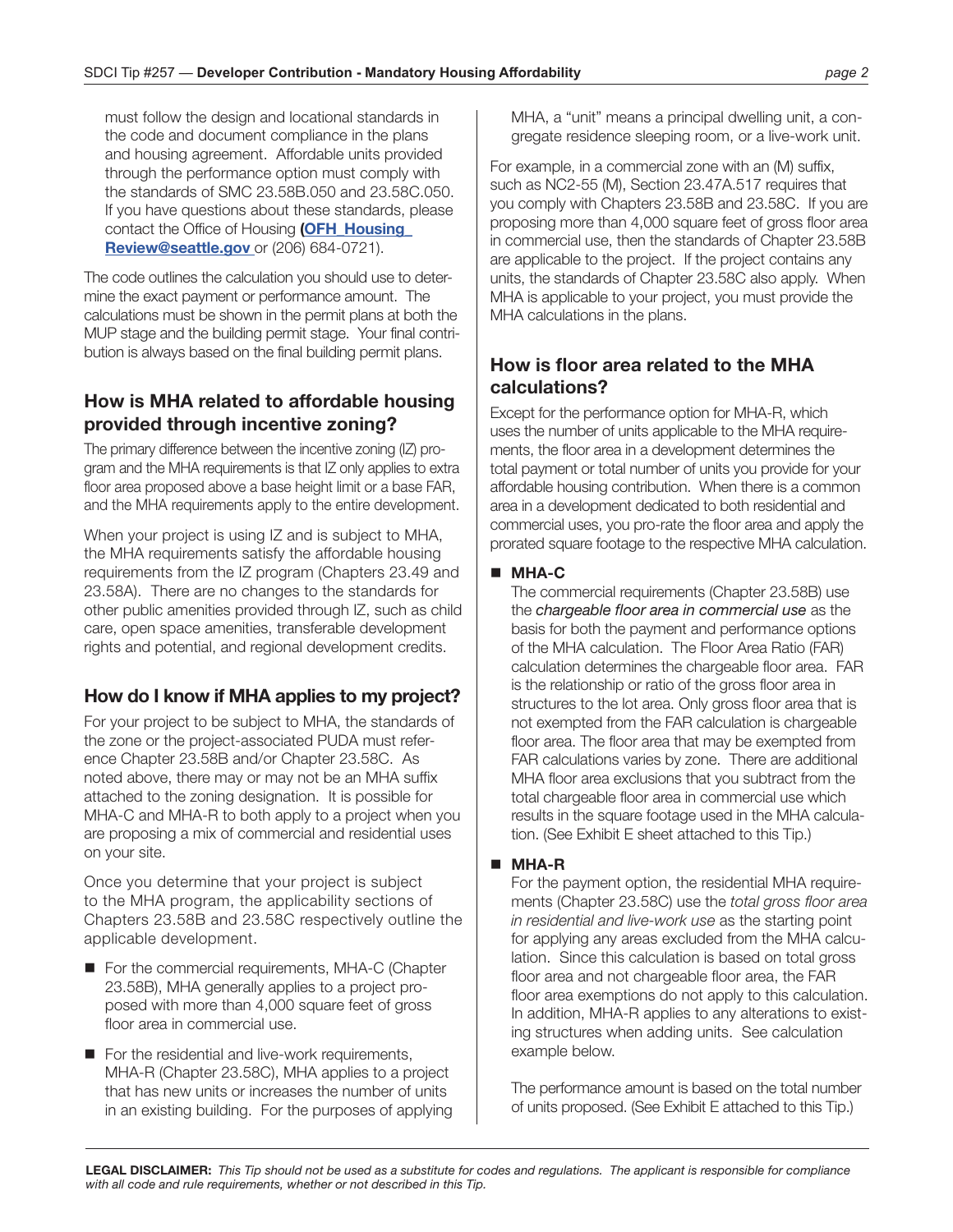### **How do you calculate the MHA contribution?**

You can provide your MHA affordable housing contribution through either the "payment option" or the "performance option." Use the following formulas to calculate the amount of MHA payment or number of performance units. For these calculations, please round all area decimal dimensions to the nearest hundredth. The code requires all payment calculation amounts to be adjusted annually based on the annual percentage change in the consumer price index. The adjusted payment calculation amounts can be found at the end of this Tip.

#### **MHA-C, payment option, 23.58B.040**

*Formula*  $(X - Y) \times Z = MHA-C$  payment

Where X is the total chargeable floor area in commercial use; Y is the chargeable floor area excluded from the MHA calculation; and Z is the MHA-C payment calculation amount per square foot.

*EXAMPLE of a zone without an MHA suffix - DMC 95 zone* [(15,200.25 square feet of chargeable floor area in commercial use) – (4,000 square feet exclusion for street-level commercial uses) x (\$8.001 ) = \$89,602.00

#### ■ MHA-C, performance option, 23.58B.050

#### *Formula*

 $(X - Y)$  x  $Z =$  net unit area of MHA-C performance housing Where X is the total chargeable floor area in commercial use; Y is the chargeable floor area excluded from the MHA calculation; and Z is the MHA-C performance calculation amount per square foot.

#### *EXAMPLE of a zone without an MHA suffix - DMC 95 zone*

[15,200.25 square feet of chargeable floor area in commercial use) – (4,000.00 square feet excluded for street-level commercial uses)] x (5.0%1 ) =560 square feet, net unit area of MHA-C performance housing.

Per 23.58B.050.A.2, if the net unit area of MHA-C performance housing, as calculated above, yields fewer than 3 units of housing, the payment option is required for the project. To determine whether a project yields fewer than 3 units of housing, follow these steps.

#### If the project includes residential and/or live-work units:

Determine the average net unit area for all of the project's dwelling units, and multiply the average by 3. If the product is greater than the net unit area of MHA-C performance housing, as calculated above, then the payment option is required for the project.

If the project does not include residential or live-work units:

The presumed average net unit area for a project that does not include dwelling units is 650 square feet. Therefore, if the net unit area of MHA-C performance housing is less than 1,950 (650 x 3) square feet, then the payment option is required for the project.

#### **MHA-R, payment option for additions/alterations adding units, 23.58C.040**

#### Formula

#### $(X1/X2)$  x Y) x Z= MHA-R Payment

Where X1 is the gross floor area in residential use and live work units; X2 is the total number of units in proposed development; Y is the net increase of units; and Z is the MHA-R payment calculation amount per square foot

*EXAMPLE: LR3 (M2) high MHA payment and performance area*

((10,000 square feet gross square feet in residential use/15 units) x 2 units net increase) x (\$37.961)= \$50,613.33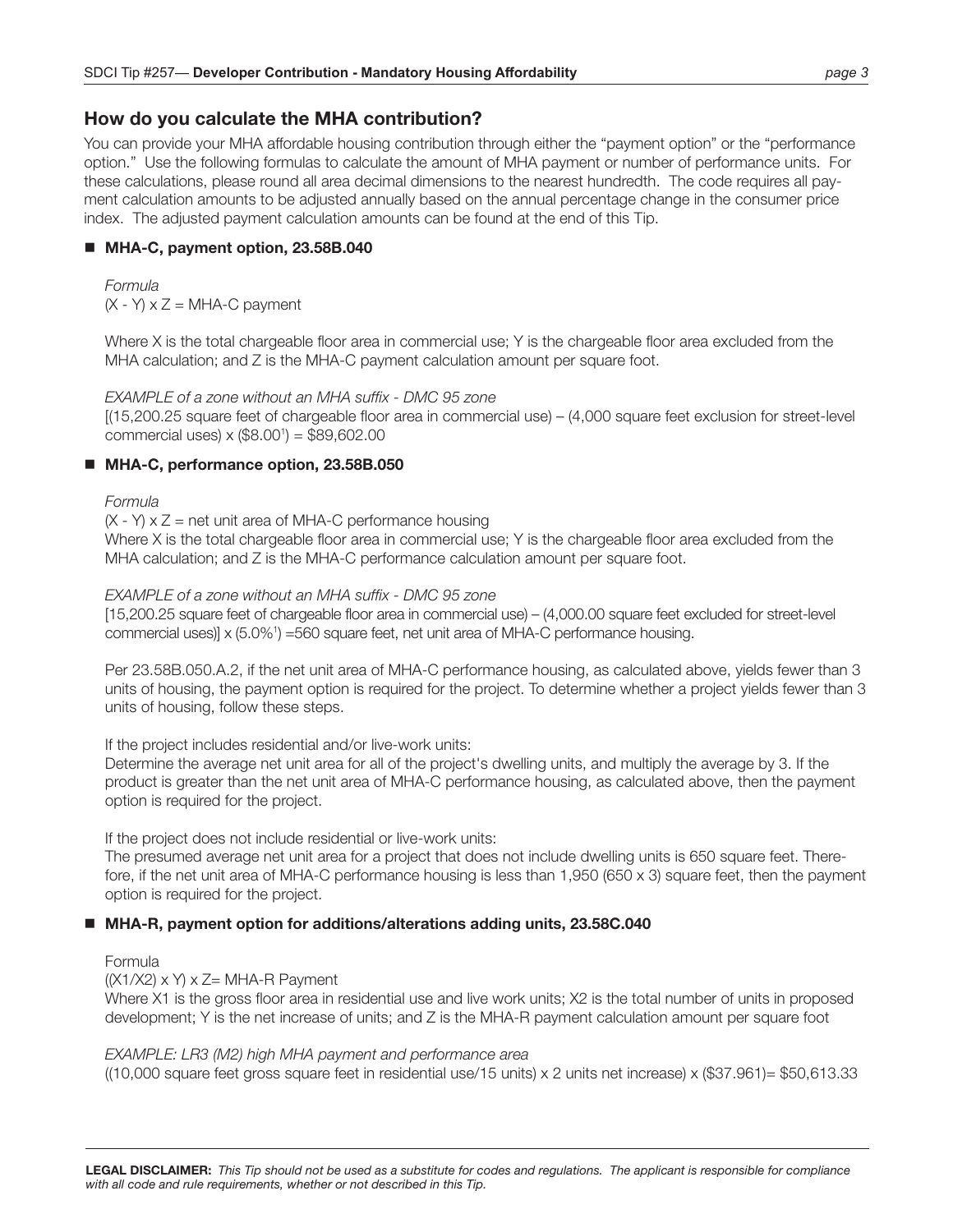#### **MHA-R, payment option, 23.58C.040**

#### Formula

 $[(X 1 + X2) - Y] \times Z = MHA-R$  payment

Where X1 is the total gross floor area in residential use; X2 is the total gross floor area of live work units; Y is the floor area of residential/live-work parking located underground excluded from MHA calculation; and Z is the MHA-R payment calculation amount per square foot.

*EXAMPLE of a zone with an MHA suffix- NC3-55 (M1), medium MHA payment and performance area* [[(50,000.00 gross square feet in residential use) + (zero square feet of live-work units)] – (10,000.00 gross square feet of underground parking excluded from calculation)]  $\times$  (\$20.00<sup>1</sup>) = \$800,000.00

#### ■ MHA-R, performance option, 23.58C.050

#### *Formula*

 $Y \times Z = MHA-R$  performance units Where Y is the total number of units in the structure; and Z is the MHA-R performance calculation amount

*EXAMPLE - NC3-55 (M1), medium MHA payment and performance area*  $(36 \text{ units}) \times (9\%) = 3.24 \text{ units}$ 

Since the number of required MHA-R performance units is over 2 and includes a fraction of a unit, you can either round up and provide 4 affordable units, or round down and provide 3 affordable units and a payment for the fraction of a unit not provided as described below. If the performance requirement is less than 2 units, then the applicant may either provide 2 units or 1 three-bedroom unit.

The payment is calculated as follows if you choose to provide a payment for a fraction of the unit:

First determine the percentage of the contribution that is not being provided through the performance units: 0.24 / 3.24 = 7.407% (please round decimals to the nearest thousandth for this percentage)

Next, determine the total payment amount for the project:

[[(50,000.00 gross square feet in residential use) – (zero square feet of live-work units)] – (10,000.00 gross square feet of underground parking excluded from calculation)] x (\$20.001 ) = \$800,000.00

Finally, determine the percentage of the payment amount that is required to account for the fraction of the unit, not provided through performance:  $(7.407\%) \times (\$800,000.00) = \$59,256.00$ 

#### *Section Footnote:*

*1 Payment and performance amounts vary by zone, MHA suffix, and MHA payment and performance area. Please refer to the code for the correct payment or performance amount for your project. In accordance with the code, the payment amounts adjust annually. See the attached tables for the adjusted payment calculation amounts.*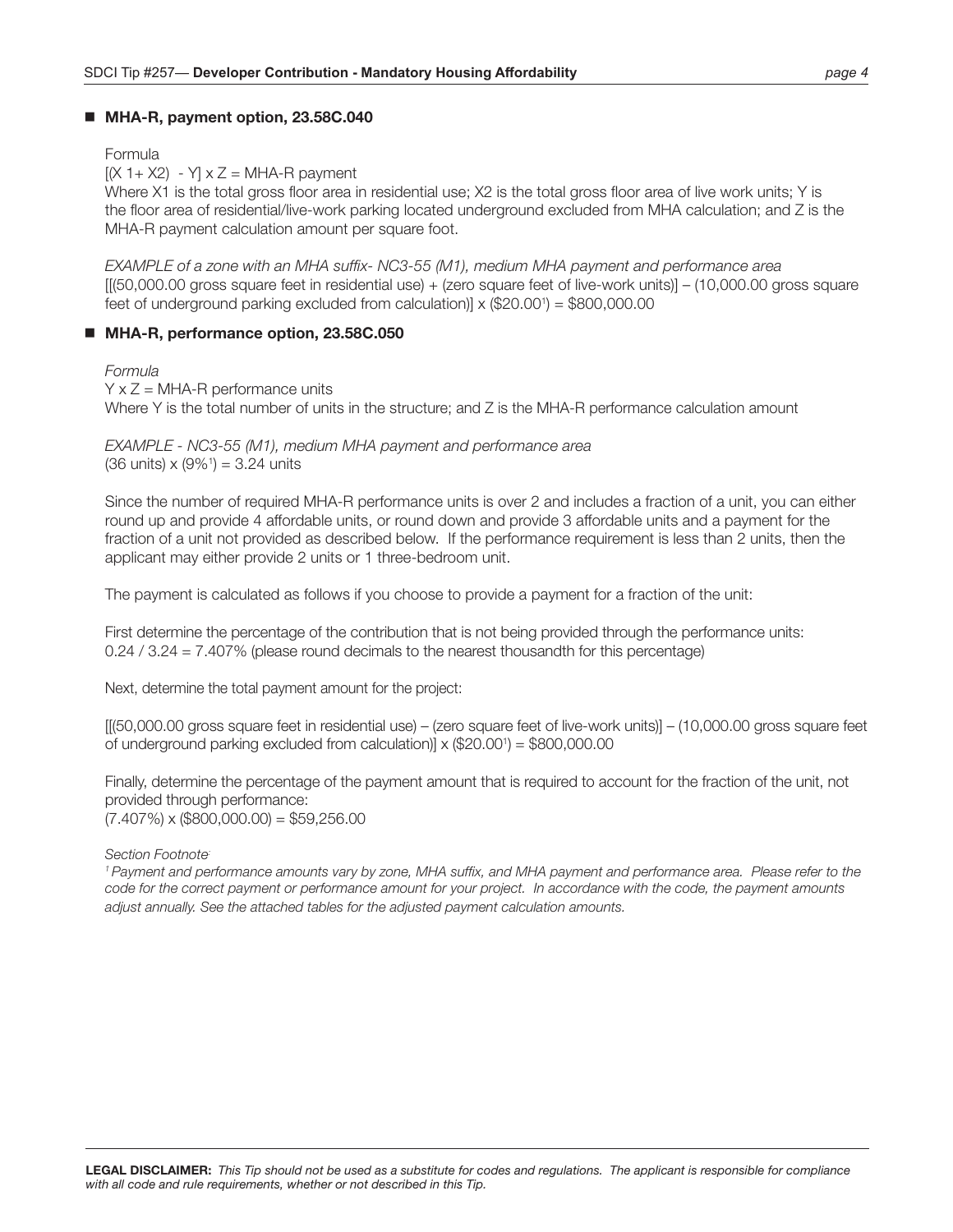#### **What needs to be in the plans to demonstrate compliance with the MHA Program?**

You must show compliance with the MHA requirements in the plan set for any MUP and building permit with development subject to either Chapter 23.58B or Chapter 23.58C. The floor area diagrams, FAR calculations, and MHA calculations must be in sequential pages at the beginning of your plan set. Having this information together in the plans will increase transparency to the public and make locating the information easier during project review. Sample plan set pages are attached to this Tip for reference (see Exhibits E and F). You will receive corrections from your reviewer if information is not displayed properly in the plan set.

Your application for a project located within one of the zones where compliance with 23.58B and/or 23.58C is required by the land use code, or a project associated with a contract rezone, must include the following information.

- Detailed floor area diagrams with dimensions and calculations showing the floor area used in the MHA calculations.
- Summary table(s) showing the MHA contributions, (see Exhibits A through D attached to this Tip).
- Detailed calculations for the MHA payment or performance contributions.
- The number and location of units on the floor plans (not a separate diagram) showing the configuration and area of the unit(s), if you select the performance option for MHA-C and MHA-R (construction plans only).
- A housing agreement, if you select the performance option for MHA-C and MHA-R. The agreement will be reviewed, finalized, and recorded at the building permit stage based on your final plans. In addition to the recorded housing agreement, you must include the housing requirements for MHA-R performance units in the plans. Your reviewer will identify the information needed when reviewing your project.

## **Access to Information**

Links to electronic versions of SDCI **Tips, codes**, and **forms** are available on our website at **[www.](http://www.seattle.gov/sdci) [seattle.gov/sdci](http://www.seattle.gov/sdci)**. Paper copies of these documents are available from our Public Resource Center, located on the 20th floor of Seattle Municipal Tower at 700 Fifth Ave. in downtown Seattle, (206) 684-8467.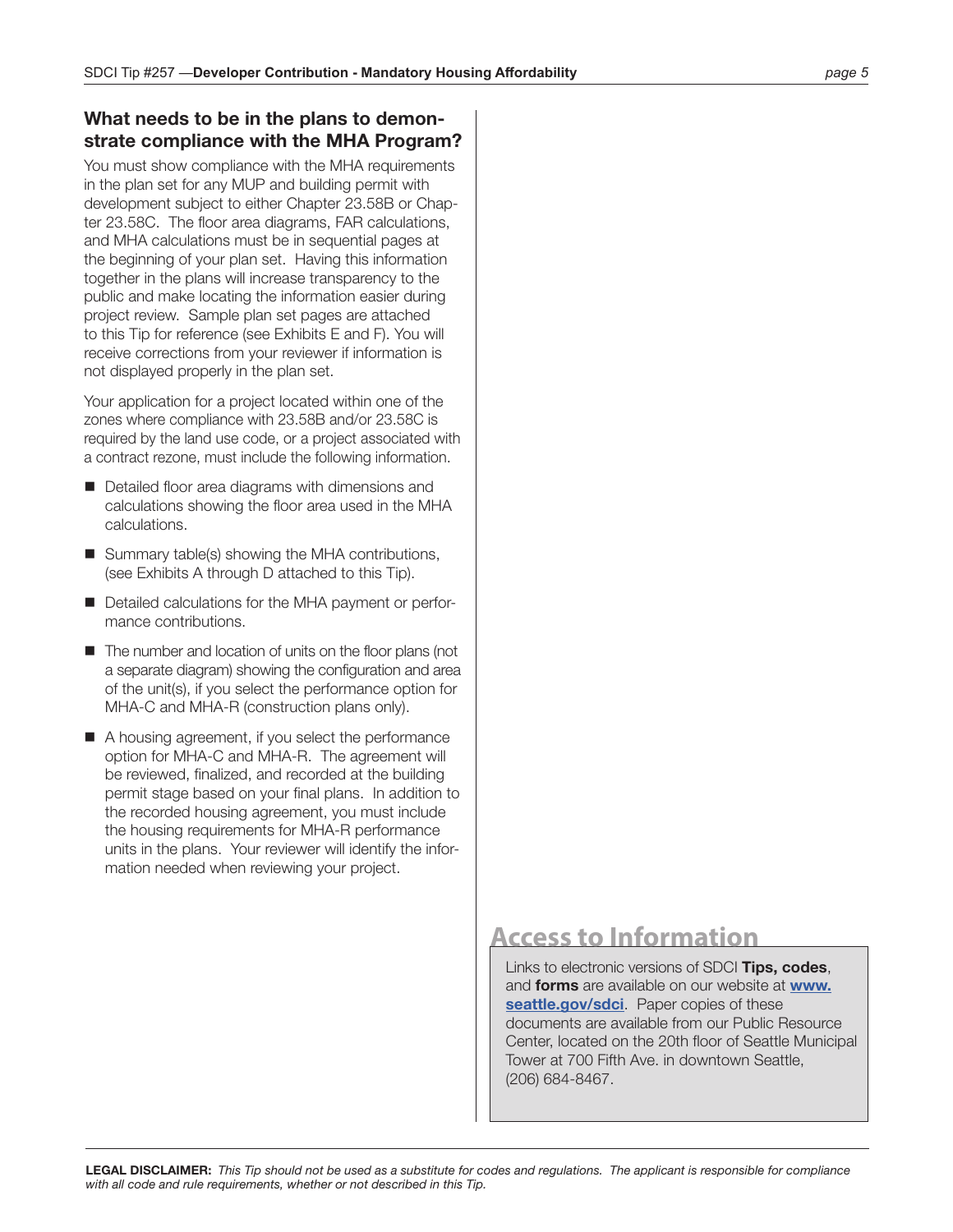#### **Exhibit A Summary Table for MHA-C, Payment Option**

Complete and include this table in the plan set for any project using the payment option to satisfy the MHA-C requirements in 23.58B.040.

| <b>MHA-C Payment Option Summary Table*</b> |                                                                                                 |                                                                                         |  |
|--------------------------------------------|-------------------------------------------------------------------------------------------------|-----------------------------------------------------------------------------------------|--|
|                                            | Zone                                                                                            | Enter the zoning designation for the project                                            |  |
| $\overline{2}$                             | MHA area designation per Map A for<br>23.58B.050 outside of downtown, SM-SLU,<br>and SM-U zones | Enter Low, Medium, High, or specific area                                               |  |
| 3                                          | Associated PUDA with MHA-C requirements?                                                        | Enter Yes or No                                                                         |  |
| 4                                          | Total gross floor area in commercial use                                                        | Enter the total GROSS floor area in commercial use                                      |  |
| 5                                          | Total chargeable floor area in commercial use                                                   | Enter the total CHARGEABLE floor area in commercial<br>use (must match FAR calculation) |  |
| 6                                          | Chargeable floor area in commercial use<br>excluded from MHA-C payment calculation              | Enter the square feet excluded from the MHA calculation<br>(See SMC 23.58B.040)         |  |
|                                            | Floor area for MHA-C payment calculation                                                        | Enter the result of (Line $5 -$ Line 6)                                                 |  |
| 8                                          | Payment calculation amount per code (adjusted<br>for change in CPI) or PUDA                     | Enter the adjusted payment calculation amount or<br>amount noted in the PUDA            |  |
| 9                                          | MHA-C Payment Provided                                                                          | Enter the result of (Line 7 x Line 8)                                                   |  |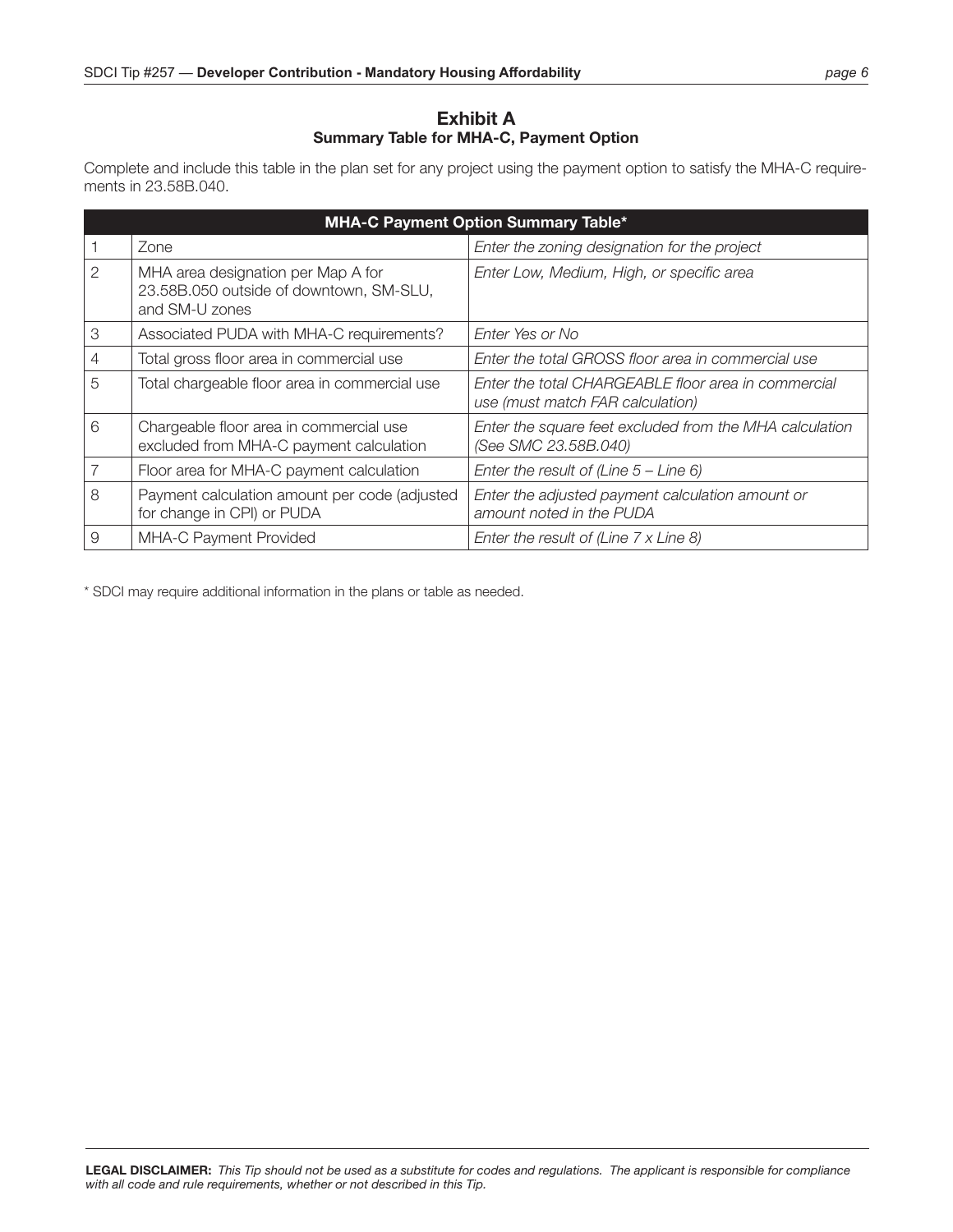#### **Exhibit B Summary Table for MHA-C, Performance Option**

Complete and include this table in the plan set for any project using the performance option to satisfy the MHA-C requirements in 23.58B.050.

| MHA-C Performance Option Summary Table* |                                                                                                 |                                                                                                                                                                                                             |  |
|-----------------------------------------|-------------------------------------------------------------------------------------------------|-------------------------------------------------------------------------------------------------------------------------------------------------------------------------------------------------------------|--|
|                                         | Zone                                                                                            | Enter the zoning designation for the project                                                                                                                                                                |  |
| $\overline{2}$                          | MHA area designation per Map A for<br>23.58B.050 outside of downtown, SM-SLU,<br>and SM-U zones | Enter Low, Medium, High, or specific area                                                                                                                                                                   |  |
| 3                                       | Associated PUDA with MHA-C requirements?                                                        | Enter Yes or No                                                                                                                                                                                             |  |
| 4                                       | Total gross floor area in commercial use                                                        | Enter the total GROSS floor area in commercial use                                                                                                                                                          |  |
| 5                                       | Total chargeable floor area in commercial use                                                   | Enter the total CHARGEABLE floor area in commercial<br>use (must match FAR calculation)                                                                                                                     |  |
| 6                                       | Chargeable floor area in commercial use<br>excluded from MHA-C payment                          | Enter the square feet excluded from the MHA calculation<br>(See SMC 23.58B.050)                                                                                                                             |  |
| $\overline{7}$                          | Floor area for MHA-C calculation                                                                | Enter the result of (Line $5 -$ Line 6)                                                                                                                                                                     |  |
| 8                                       | Performance calculation amount per code or<br><b>PUDA</b>                                       | Enter the percentage per square foot amount that must<br>be affordable from the code or percentage noted in the<br><b>PUDA</b>                                                                              |  |
| $\Theta$                                | Net unit area of MHA-C performance housing                                                      | Enter the result of (Line 7 x Line 8)                                                                                                                                                                       |  |
| 10                                      | MHA-C units to be provided                                                                      | Enter the number of units that result from the net unit<br>area from Line 9; if this results in fewer than 3 units, the<br>payment option is required.                                                      |  |
| 11                                      | MHA-C performance unit(s) location                                                              | Enter the location of the MHA-C performance units -<br>either "in the structure" or "on the same site but in a<br>separate building" or "off-site" (provide addresses and<br>project numbers if applicable) |  |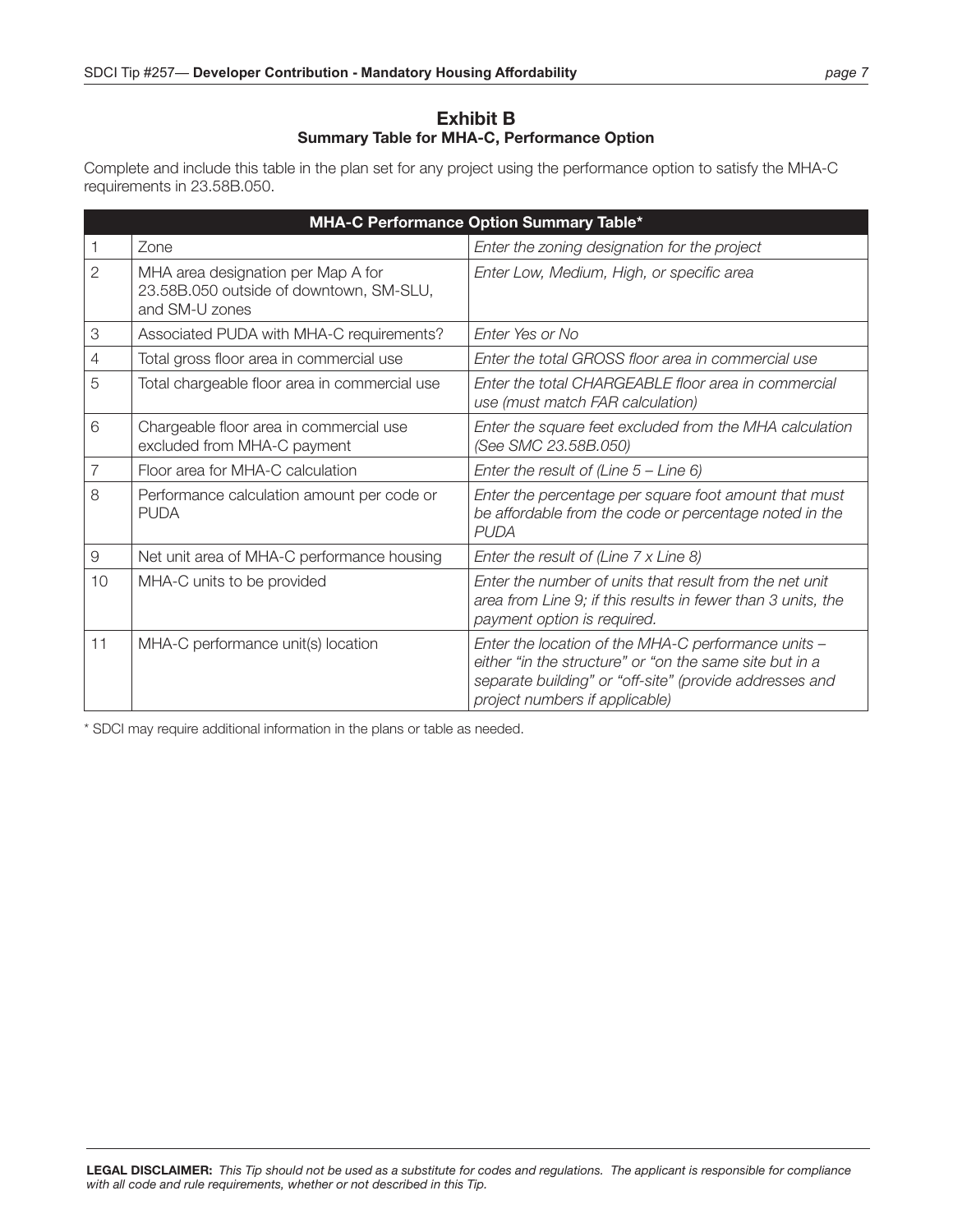#### **Exhibit C Summary Table for MHA-R, Payment Option**

Complete and include this table in the plan set for any project using the payment option to satisfy the MHA-R requirements in 23.58C.040

| <b>MHA-R Payment Option Summary Table*</b> |                                                                                                    |                                                                                                                                   |  |
|--------------------------------------------|----------------------------------------------------------------------------------------------------|-----------------------------------------------------------------------------------------------------------------------------------|--|
|                                            | Zone                                                                                               | Enter the zoning designation for the project                                                                                      |  |
| 2                                          | MHA area designation per Map A for<br>23.58C.050 outside of downtown, SM-SLU,<br>and SM-U 85 zones | Enter Low, Medium, High, or specific area                                                                                         |  |
| 3                                          | Associated PUDA with MHA-R requirements?                                                           | Enter Yes or No                                                                                                                   |  |
| 4                                          | Total number of residential and live-work units in<br>the structure                                | Enter the total number of units in each structure broken<br>out by type (i.e. dwelling units, sleeping rooms, live-work<br>units) |  |
| 5                                          | Gross floor area – residential use                                                                 | Enter the total GROSS floor area in residential use                                                                               |  |
| 6                                          | Gross floor area – live-work units                                                                 | Enter the total GROSS floor area of live-work units                                                                               |  |
| 7                                          | Gross floor area in residential or live-work use<br>excluded from MHA-R payment                    | Enter the square feet excluded from the MHA calculation<br>(See SMC 23.58C.040)                                                   |  |
| 8                                          | Floor area for MHA-R calculation                                                                   | Enter the result of $[(Line 5 + Line 6) - Line 7]$                                                                                |  |
| 9                                          | Payment calculation amount per code (adjusted<br>for change in CPI) or PUDA                        | Enter the adjusted payment calculation amount or<br>amount noted in the PUDA                                                      |  |
| 10                                         | MHA-R payment provided                                                                             | Enter the result of (Line $8 \times$ Line $9$ )                                                                                   |  |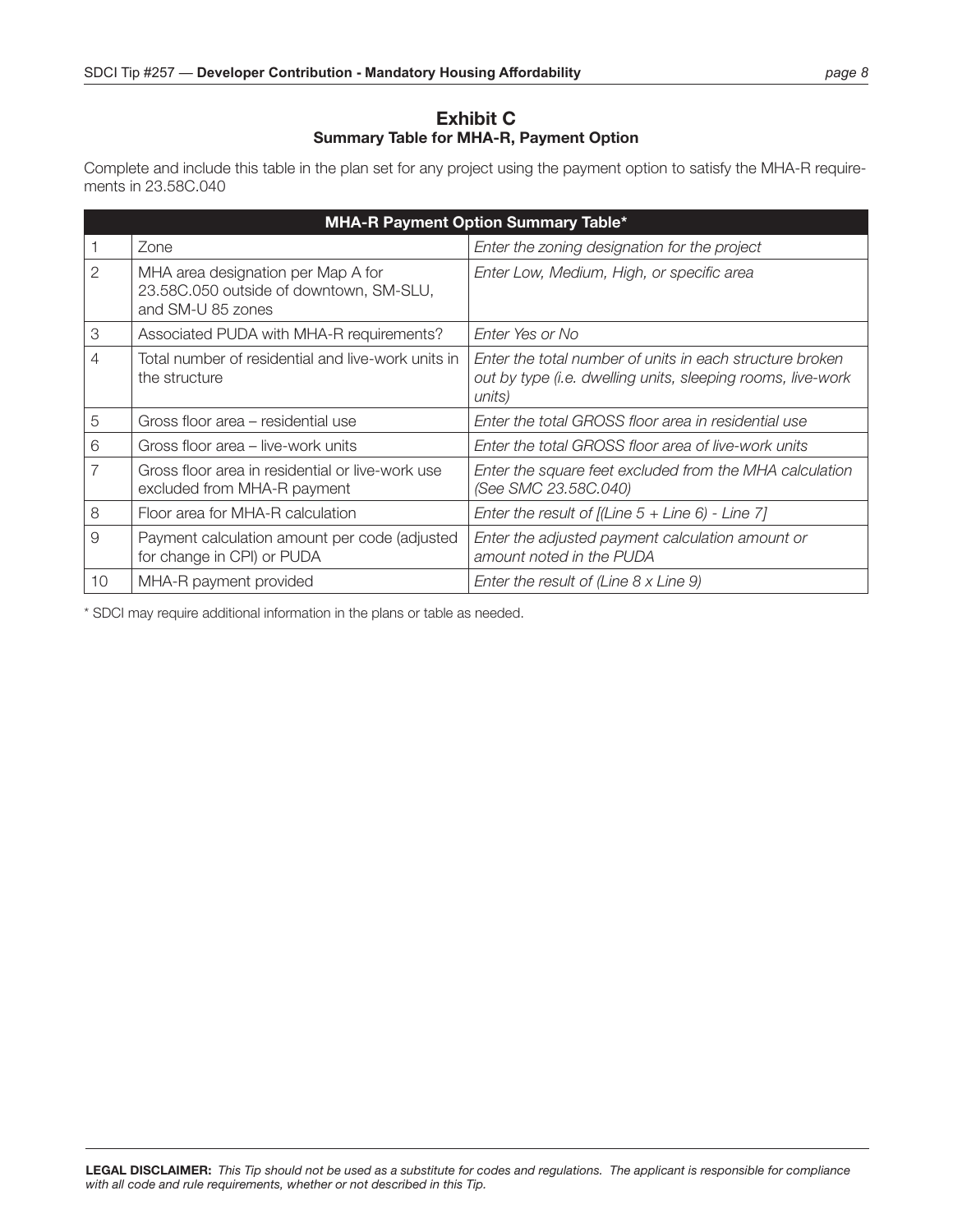#### **Exhibit D Summary Table for MHA-R, Performance Option**

Complete and include this table in the plan set for any project using the performance option to satisfy the MHA-R requirements in 23.58C.050.

| MHA-R Performance Option Summary Table* |                                                                                                    |                                                                                                                                        |  |
|-----------------------------------------|----------------------------------------------------------------------------------------------------|----------------------------------------------------------------------------------------------------------------------------------------|--|
|                                         | Zone                                                                                               | Enter the zoning designation for the project                                                                                           |  |
| $\overline{2}$                          | MHA area designation per Map A for<br>23.58C.050 outside of downtown, SM-SLU,<br>and SM-U 85 zones | Enter Low, Medium, High, or specific area                                                                                              |  |
| 3                                       | Associated PUDA with MHA-R requirements?                                                           | Enter Yes or No                                                                                                                        |  |
| $\overline{4}$                          | Total number of residential and live-work units in<br>the structure                                | Enter the total number of units in each structure broken<br>out by type (i.e. dwelling units, sleeping rooms, live-work<br>units)      |  |
| 5                                       | Performance calculation amount per code or<br><b>PUDA</b>                                          | Enter the percentage of total units that must be affordable<br>from the code or percentage noted in the PUDA                           |  |
| 6                                       | Total MHA-R performance units required                                                             | Enter the result of (Line $4 \times$ Line 5)                                                                                           |  |
| $\overline{7}$                          | MHA-R performance units to be provided                                                             | Enter the rounded number of units (Either round up, or<br>round down and provide payment for the fraction of the<br>unit not provided) |  |
| 8                                       | MHA-R fraction of a unit to be addressed<br>through payment                                        | Enter the fraction of a unit not provided through perfor-<br>mance                                                                     |  |
| 9                                       | MHA-R payment provided for fraction of a unit                                                      | Enter the result of $[(Line 8 / Line 6) x total MHA-R pay-$<br>ment contribution for structure]                                        |  |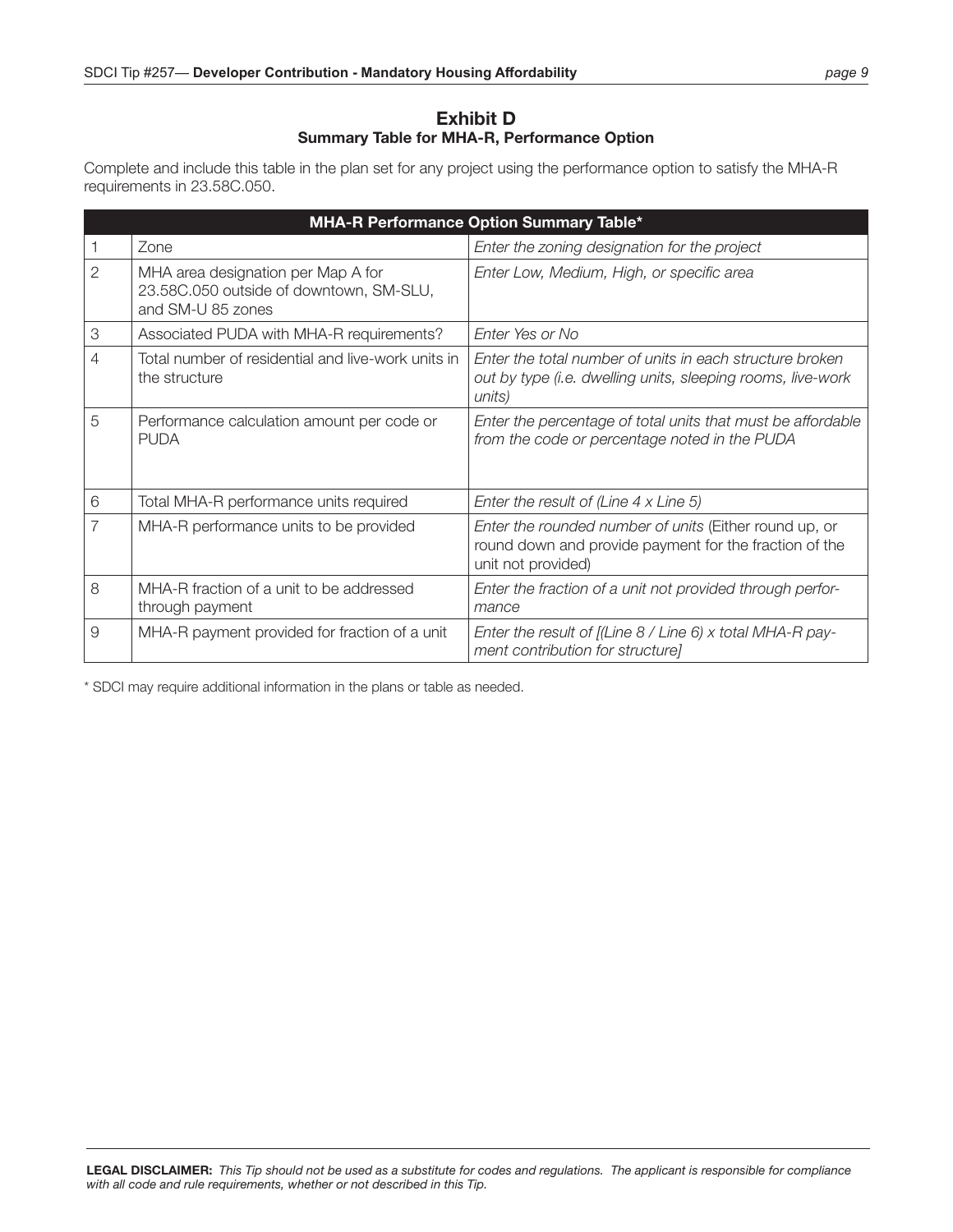| Example Plan Sheet - MHA-C Payment and MHA-R Performance Optic | ENE F |
|----------------------------------------------------------------|-------|

# **EXAMPLE** EXAMPLE MHA CALCULATIONS **CALCULATIONS**



**LEGAL DISCLAIMER:** *This Tip should not be used as a substitute for codes and regulations. The applicant is responsible for compliance with all code and rule requirements, whether or not described in this Tip.*

*responsible for*

*compliance*

*with all code*

*and rule*

*requirements,*

*whether or not*

*described*

*in this Tip.*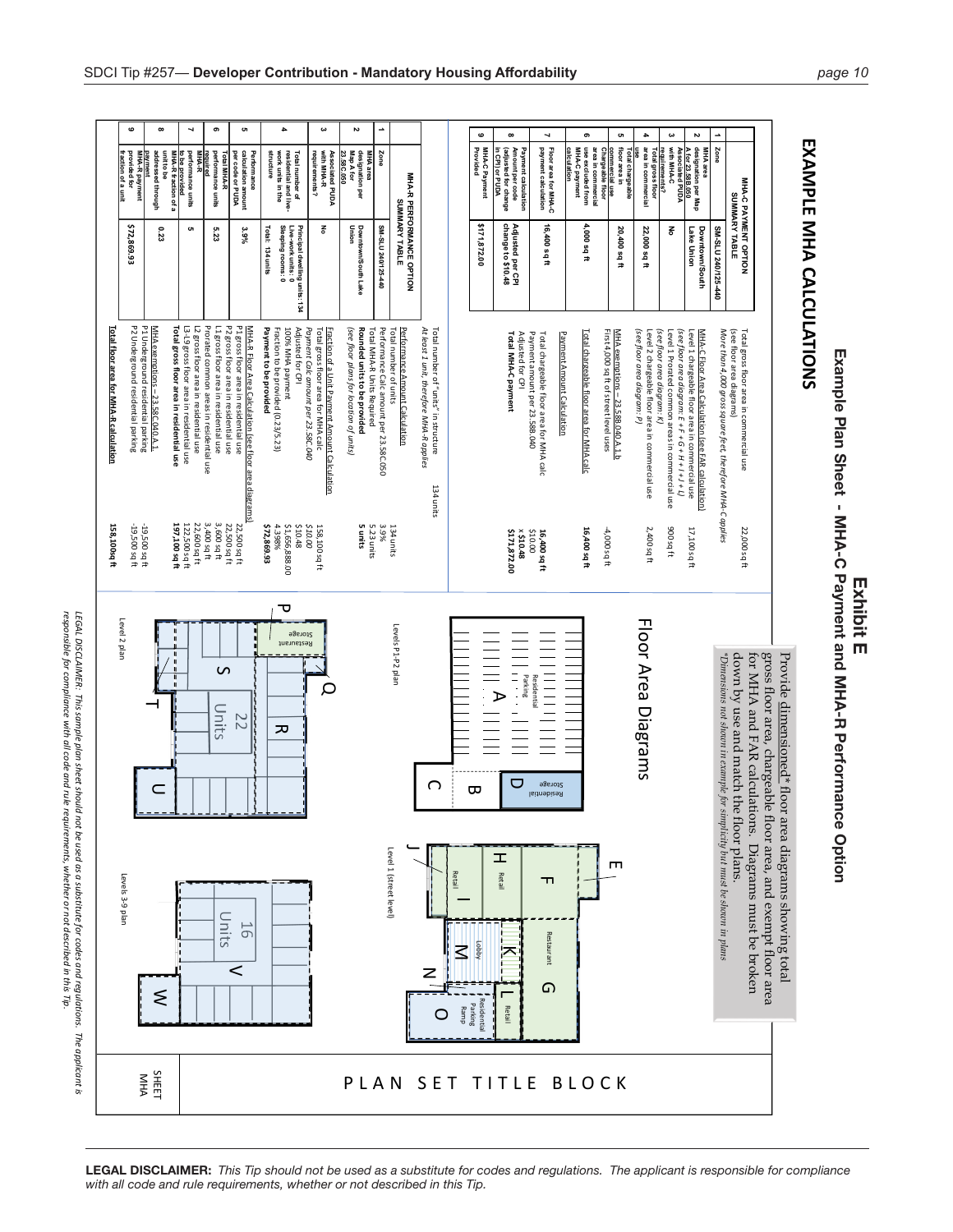#### **Exhibit F CPI Mandatory Housing Affordability Payment Adjustments**

The Land Use Code (SMC 23.58B.040 and 23.58C.040, respectively), requires the payment calculation amounts to be adjusted annually. The commercial and residential/live-work MHA requirements direct us to use the Consumer Price Index<sup>1</sup> (CPI) to make these adjustments on March 1 of each year in proportion to the annual change for the previous calendar year in the CPI.

The payment calculation amounts for your project depend on the date your project vested to the Land Use Code (SMC 23.76.026). You may need to know the zone, MHA suffix, and MHA payment and performance area (see Map A for SMC 23.58B.050 or 23.58C.050), or a combination of these to determine the correct payment calculation amount. The tables below show the CPI adjusted amounts from the initial dollar amounts adopted in the code to present. This tip will be updated annually to reflect the current payment calculation amounts. Visit our webpage for past years adjusted amounts at **[www.seattle.gov/sdci/codes/codes-we-enforce-\(a-z\)/mandatory-housing](http://www.seattle.gov/sdci/codes/codes-we-enforce-(a-z)/mandatory-housing-affordability-(mha)-program)[affordability-\(mha\)-program](http://www.seattle.gov/sdci/codes/codes-we-enforce-(a-z)/mandatory-housing-affordability-(mha)-program)**.

For some applicant-initiated rezones subject to Chapter 23.58C, you may need to refer to Director's Rule 4-2016 for the payment calculation amounts. The PUDA will ultimately determine the payment and performance amounts

You can find the following information in this exhibit:

#### **Commercial Requirements**

- Table 1 Adjusted payment calculation amounts for Chapter 23.58B in downtown, SM-SLU, and SM-U zones
- Table 2 Adjusted payment calculation amounts for Chapter 23.58B OUTSIDE downtown, SM-SLU, and SM-U zones

#### **Residential and Live-Work Requirements**

- Table 3 Adjusted payment calculation amounts for Chapter 23.58C in downtown, SM-SLU, and SM-U 85 zones
- Table 4 Adjusted payment calculation amounts for Chapter 23.58C OUTSIDE downtown, SM-SLU, and SM-U 85 zones

1 Consumer Price Index, All Urban Consumers, Seattle-Tacoma metropolitan area, All Items (1982-84 = 100), as determined by the U.S. Department of Labor, Bureau of Labor Statistics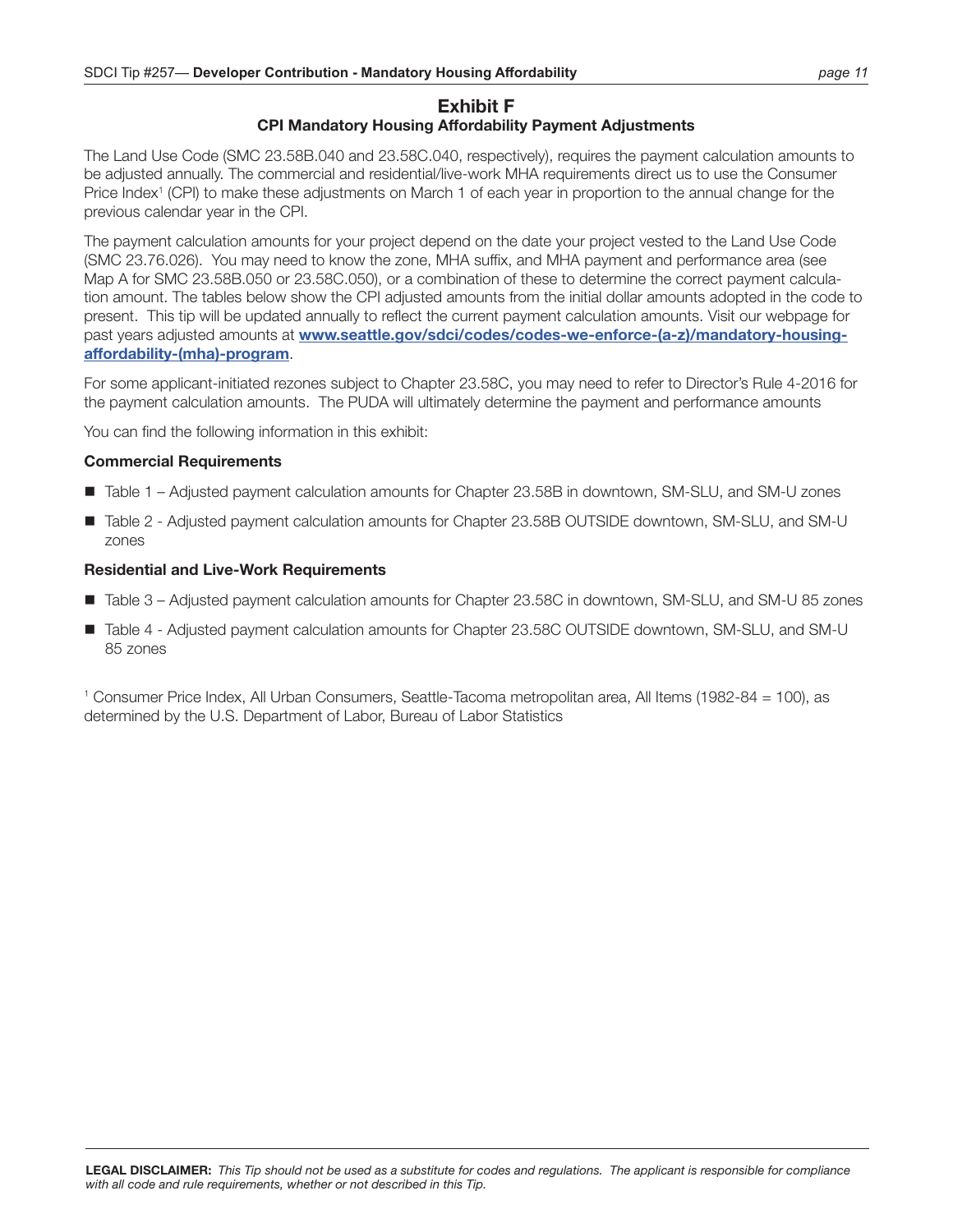#### **Table 1 - Adjusted Payment Calculation Amounts for Chapter 23.58B – commercial requirements**

| In Downtown, SM-SLU, and<br><b>SM-U Zones</b>          | Initial payment calculation<br>amount per code | <b>Current Adjusted Payment</b><br>calculation amount |
|--------------------------------------------------------|------------------------------------------------|-------------------------------------------------------|
| Effective Date of payment amount<br>per 23.58B.040.A.2 | 12/17/15 - 2/29/16                             | $3/1/22 - 2/28/23$                                    |
| <b>DH1/45</b>                                          | N/A                                            | N/A                                                   |
| <b>DH2/55</b>                                          | N/A                                            | N/A                                                   |
| <b>DH2/75</b>                                          | \$15.00                                        | \$18.29                                               |
| <b>DH2/85</b>                                          | N/A                                            | N/A                                                   |
| <b>DMC-75</b>                                          | \$8.25                                         | \$10.06                                               |
| <b>DMC-95</b>                                          | \$8.00                                         | \$9.76                                                |
| DMC 85/75-170                                          | \$8.00                                         | \$9.76                                                |
| <b>DMC-145</b>                                         | \$10.00                                        | \$12.19                                               |
| <b>DMC-170</b>                                         | \$8.00                                         | \$9.76                                                |
| DMC 240/290-440                                        | \$10.00                                        | \$12.19                                               |
| DMC 340/290-440                                        | \$12.50                                        | \$15.24                                               |
| <b>DOC1 U/450-U</b>                                    | \$14.75                                        | \$17.99                                               |
| DOC2 500/300-550                                       | \$14.25                                        | \$17.38                                               |
| <b>DRC 85-170</b>                                      | \$13.50                                        | \$16.46                                               |
| DMR/C 75/75-95                                         | \$8.00                                         | \$9.76                                                |
| DMR/C 75/75-170                                        | \$8.00                                         | \$9.76                                                |
| <b>DMR/C 95/75</b>                                     | \$17.50                                        | \$21.34                                               |
| <b>DMR/C 145/75</b>                                    | \$17.50                                        | \$21.34                                               |
| DMR/C 280/125                                          | \$14.25                                        | \$17.38                                               |
| <b>DMR/R 95/65</b>                                     | \$14.00                                        | \$17.07                                               |
| <b>DMR/R 145/65</b>                                    | \$16.00                                        | \$19.51                                               |
| DMR/R 280/65                                           | \$16.00                                        | \$19.51                                               |
| IDM 65-150*                                            | N/A                                            | N/A                                                   |
| IDM 75-85*                                             | N/A                                            | N/A                                                   |
| IDM 85/85-170*                                         | \$8.00                                         | \$9.76                                                |
| IDM 165/85-170*                                        | \$20.75                                        | \$25.30                                               |
| IDR 45/125-270                                         | \$8.00                                         | \$9.76                                                |
| <b>IDR 170</b>                                         | \$8.00                                         | \$9.76                                                |
| IDR/C 125/150-270                                      | \$20.75                                        | \$25.30                                               |
| <b>PMM-85</b>                                          | N/A                                            | N/A                                                   |
| <b>All PSM zones</b>                                   | N/A                                            | N/A                                                   |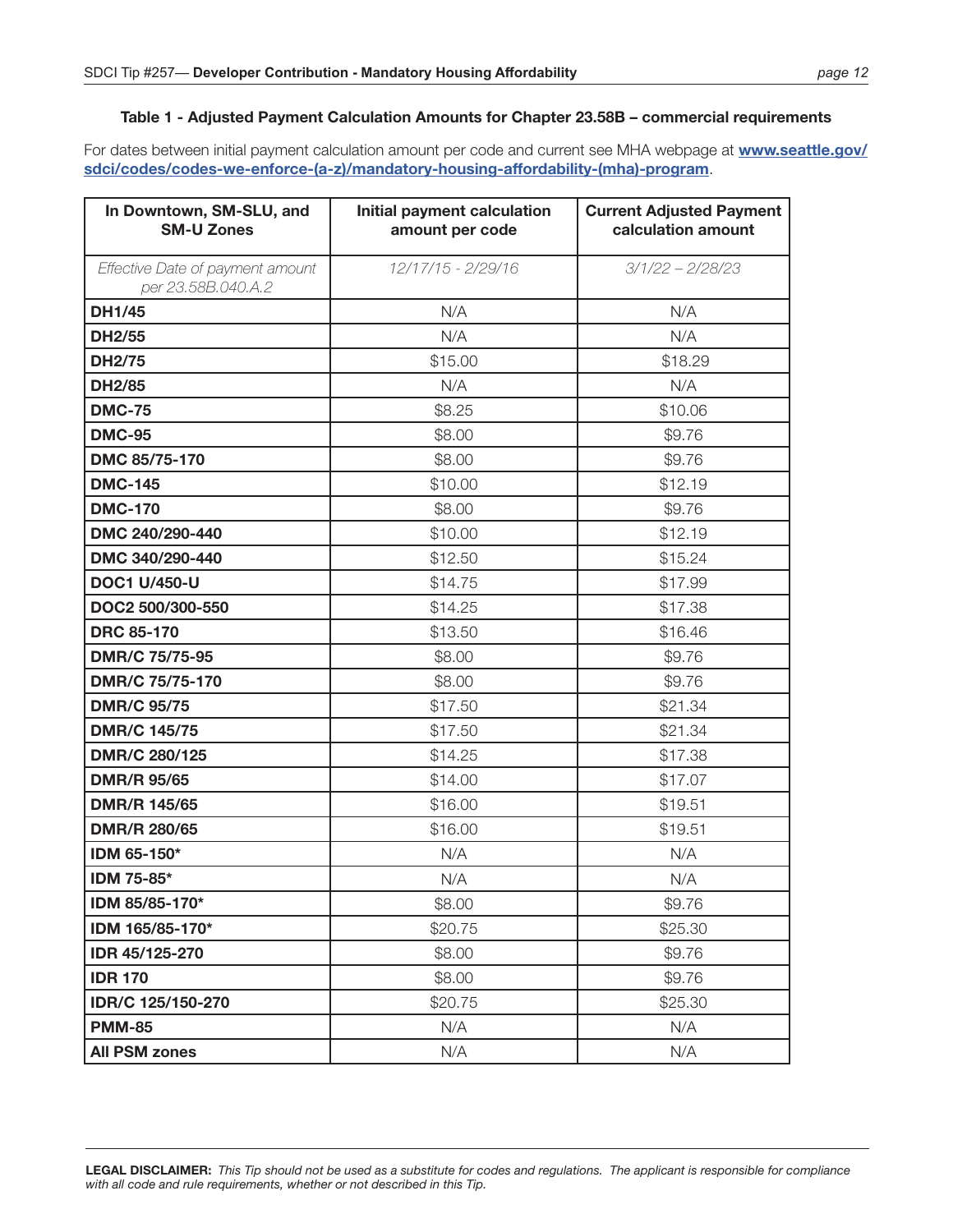#### **Table 1 Continued- Adjusted Payment Calculation Amounts for Chapter 23.58B – commercial requirements**

| In Downtown, SM-SLU, and<br><b>SM-U Zones</b>             | Initial payment calculation<br>amount per code | <b>Current Adjusted Payment</b><br>calculation amount |
|-----------------------------------------------------------|------------------------------------------------|-------------------------------------------------------|
| Effective Date of<br>payment amount per<br>23.58B.040.A.2 | 12/17/15 - 2/29/16                             | $3/1/22 - 2/28/23$                                    |
| <b>SM-SLU</b><br>100/65-145                               | \$8.00                                         | \$9.76                                                |
| <b>SM-SLU 85/65-160</b>                                   | N/A                                            | N/A                                                   |
| <b>SM-SLU 85-280*</b>                                     | \$8.00                                         | \$9.76                                                |
| <b>SM-SLU</b><br>175/85-280                               | \$11.25                                        | \$13.72                                               |
| <b>SM-SLU</b><br>240/125-440                              | \$10.00                                        | \$12.19                                               |
| <b>SM-SLU/R 65/95</b>                                     | \$8.25                                         | \$10.06                                               |
| <b>SM-SLU 100/95</b>                                      | \$8.00                                         | \$9.76                                                |
| <b>SM-SLU 145</b>                                         | \$9.25                                         | \$11.28                                               |
| <b>SM-U 85</b>                                            | \$7.00                                         | \$8.54                                                |
| SM-U/R 75-240                                             | \$20.00                                        | \$24.39                                               |
| <b>SM-U 75-240</b>                                        | \$20.00                                        | \$24.39                                               |
| <b>SM-U 95-320</b>                                        | \$20.00                                        | \$24.39                                               |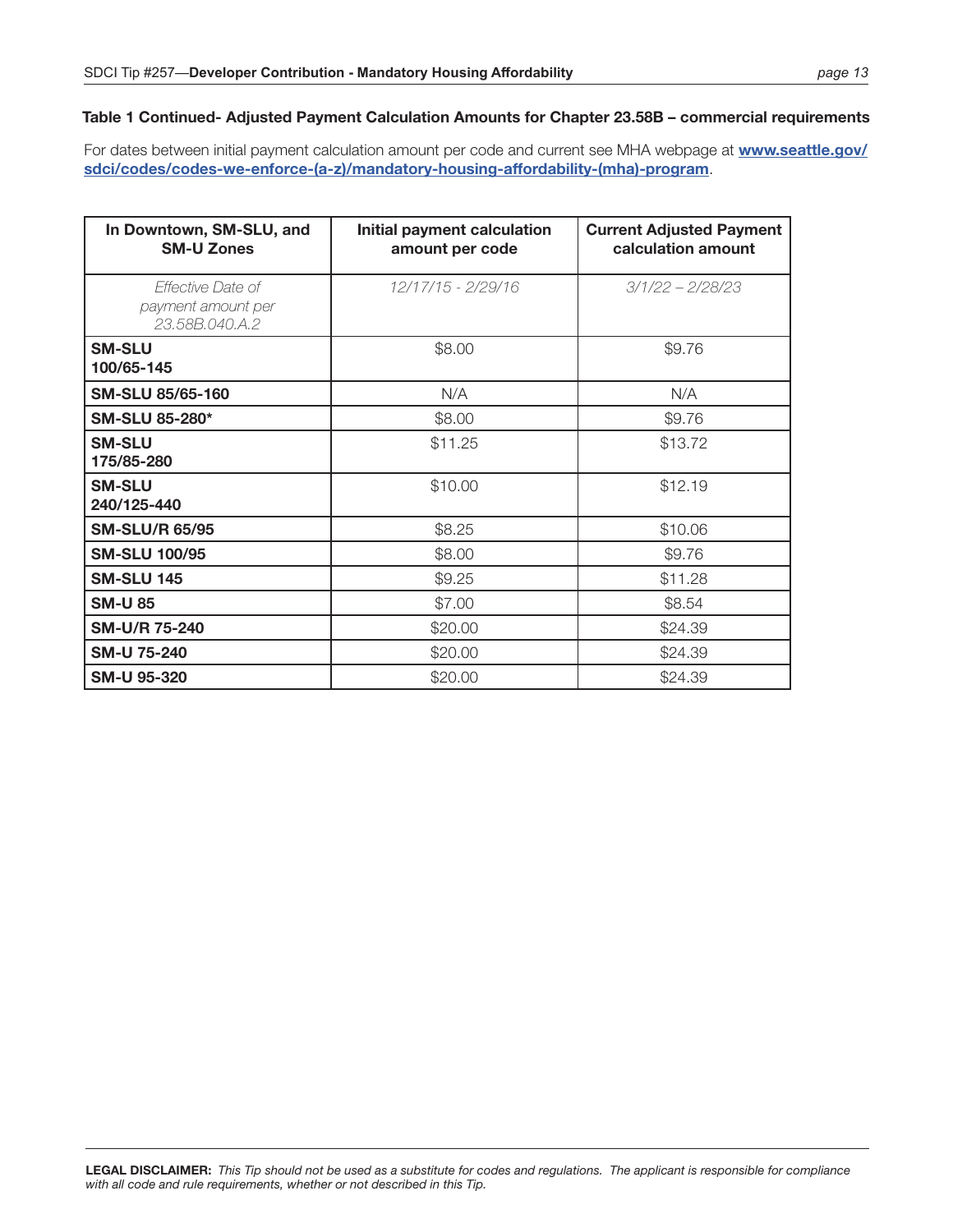#### **Table 2 - Adjusted Payment Calculation Amounts for Chapter 23.58B – commercial requirements**

| <b>OUTSIDE Downtown, SM-SLU, and</b><br><b>SM-U Zones</b>                       | Initial payment calculation<br>amount per code | <b>Current Adjusted Payment</b><br>calculation amount |  |  |  |
|---------------------------------------------------------------------------------|------------------------------------------------|-------------------------------------------------------|--|--|--|
| Effective date of payment amount per<br>23,58B,040,A,2                          | 12/17/15 - 2/29/16                             | $3/1/22 - 2/28/23$                                    |  |  |  |
| <b>LOW AREAS</b>                                                                |                                                |                                                       |  |  |  |
| All Industrial Buffer zones (IB)                                                | N/A                                            | N/A                                                   |  |  |  |
| All Industrial General zones (IG)                                               | N/A                                            | N/A                                                   |  |  |  |
| <b>All Master Planned Communities -</b><br><b>Yesler Terrace zones (MPC-YT)</b> | N/A                                            | N/A                                                   |  |  |  |
| IC 85-175                                                                       | \$10.00                                        | \$12.19                                               |  |  |  |
| Zones with an (M) suffix                                                        | \$5.00                                         | \$6.10                                                |  |  |  |
| Zones with an (M1) suffix                                                       | \$8.00                                         | \$9.76                                                |  |  |  |
| Zones with an (M2) suffix                                                       | \$9.00                                         | \$10.97                                               |  |  |  |
| Other zones where provisions refer to<br>Chapter 23.58B                         | \$5.00                                         | \$6.10                                                |  |  |  |
| <b>MEDIUM AREAS</b>                                                             |                                                |                                                       |  |  |  |
| All Industrial Buffer zones (IB)                                                | N/A                                            | N/A                                                   |  |  |  |
| All Industrial General zones (IG)                                               | N/A                                            | N/A                                                   |  |  |  |
| All Master Planned Communities -<br>Yesler Terrace zones (MPC-YT)               | N/A                                            | N/A                                                   |  |  |  |
| IC 85-160                                                                       | \$10.00                                        | \$12.19                                               |  |  |  |
| Zones with an (M) suffix                                                        | \$7.00                                         | \$8.54                                                |  |  |  |
| Zones with an (M1) suffix                                                       | \$11.25                                        | \$13.72                                               |  |  |  |
| Zones with an (M2) suffix                                                       | \$12.50                                        | \$15.24                                               |  |  |  |
| Other zones where provisions refer to<br>Chapter 23.58B                         | \$7.00                                         | \$8.54                                                |  |  |  |
| <b>HIGH AREAS</b>                                                               |                                                |                                                       |  |  |  |
| All Industrial Buffer zones (IB)                                                | N/A                                            | N/A                                                   |  |  |  |
| All Industrial General zones (IG)                                               | N/A                                            | N/A                                                   |  |  |  |
| All Master Planned Communities -<br>Yesler Terrace zones (MPC-YT)               | N/A                                            | N/A                                                   |  |  |  |
| IC 85-160                                                                       | \$10.00                                        | \$12.19                                               |  |  |  |
| Zones with an (M) suffix                                                        | \$8.00                                         | \$9.76                                                |  |  |  |
| Zones with an (M1) suffix                                                       | \$12.75                                        | \$15.55                                               |  |  |  |
| Zones with an (M2) suffix                                                       | \$14.50                                        | \$17.68                                               |  |  |  |
| Other zones where provisions refer to<br>Chapter 23.58B                         | \$8.00                                         | \$9.76                                                |  |  |  |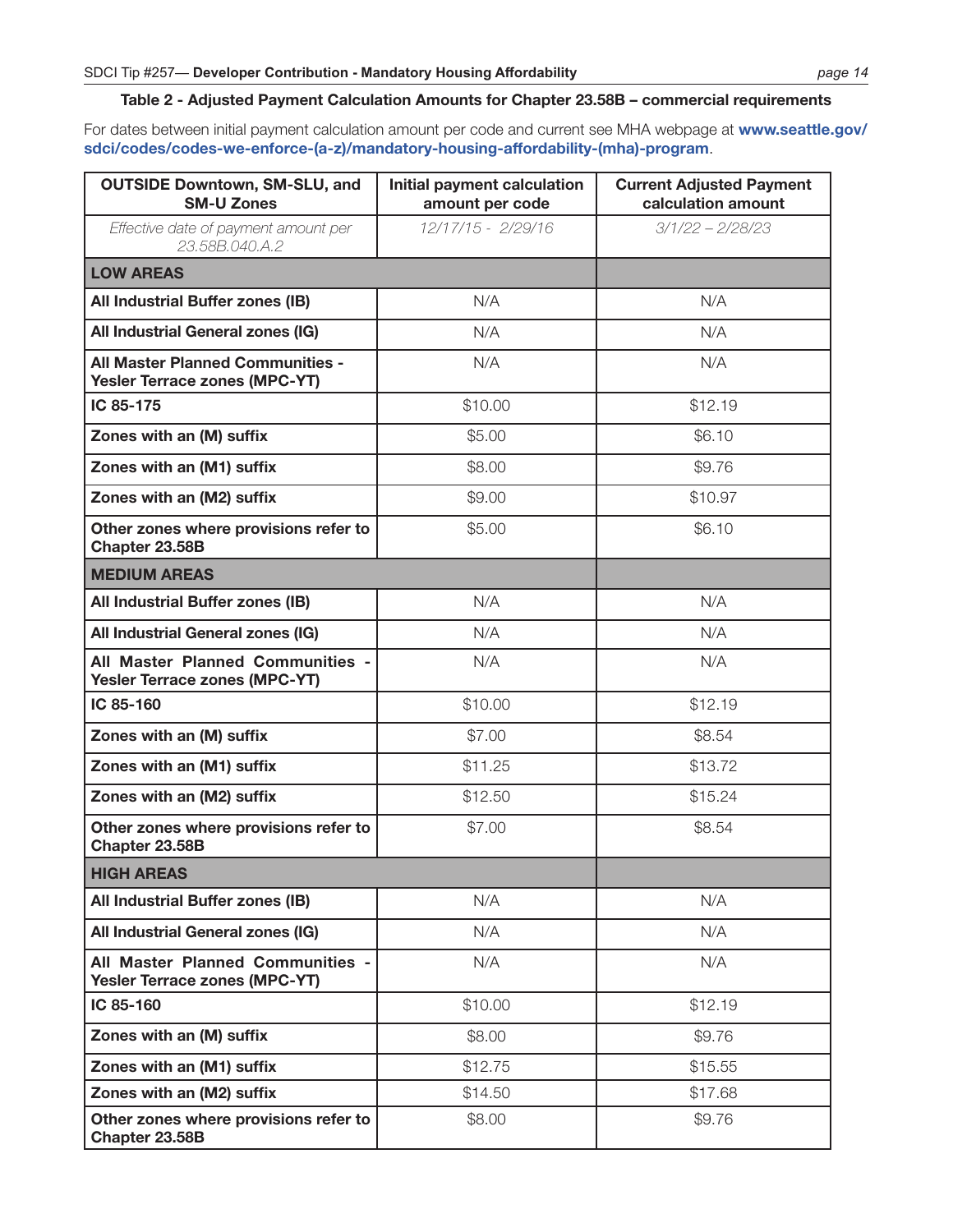#### **Table 3 -Adjusted Payment Calculation Amounts for Chapter 23.58C – residential and live-work requirements** For dates between initial payment calculation amount per code and current see MHA webpage at **[www.seattle.gov/sdci/](http://www.seattle.gov/sdci/codes/codes-we-enforce-(a-z)/mandatory-housing-affordability-(mha)-program) [codes/codes-we-enforce-\(a-z\)/mandatory-housing-affordability-\(mha\)-program](http://www.seattle.gov/sdci/codes/codes-we-enforce-(a-z)/mandatory-housing-affordability-(mha)-program)**.

| In Downtown, SM-SLU,<br>and SM-U 85 Zones                     | Initial payment calculation<br>amount per code | <b>Current Adjusted Payment</b><br>calculation amount |
|---------------------------------------------------------------|------------------------------------------------|-------------------------------------------------------|
| <b>Effective Date of Payment</b><br>Amount per 23.58C.040.A.2 | $9/16/16 - 2/28/17$                            | 3/1/22 -2/28/23                                       |
| <b>DH1/45</b>                                                 | N/A                                            | N/A                                                   |
| <b>DH2/55</b>                                                 | N/A                                            | N/A                                                   |
| <b>DH2/75</b>                                                 | \$12.75                                        | \$15.22                                               |
| <b>DH2/85</b>                                                 | N/A                                            | N/A                                                   |
| <b>DMC-75</b>                                                 | \$12.75                                        | \$15.22                                               |
| <b>DMC-95</b>                                                 | \$12.75                                        | \$15.22                                               |
| DMC 85/75-170                                                 | \$20.75                                        | \$24.76                                               |
| <b>DMC-145</b>                                                | \$13.00                                        | \$15.51                                               |
| <b>DMC-170</b>                                                | \$5.50                                         | \$6.56                                                |
| DMC 240/290-440                                               | \$8.25                                         | \$9.85                                                |
| DMC 340/290-440                                               | \$8.25                                         | \$9.85                                                |
| <b>DOC1 U/450-U</b>                                           | \$12.00                                        | \$14.32                                               |
| DOC2 500/300-550                                              | \$10.25                                        | \$12.23                                               |
| <b>DRC 85-170</b>                                             | \$10.00                                        | \$11.93                                               |
| DMR/C 75/75-95                                                | \$20.75                                        | \$24.76                                               |
| DMR/C 75/75-170                                               | \$20.75                                        | \$24.76                                               |
| <b>DMR/C 95/75</b>                                            | \$12.75                                        | \$15.22                                               |
| <b>DMR/C 145/75</b>                                           | \$11.75                                        | \$14.02                                               |
| DMR/C 280/125                                                 | \$13.00                                        | \$15.51                                               |
| <b>DMR/R 95/65</b>                                            | \$12.75                                        | \$15.22                                               |
| <b>DMR/R 145/65</b>                                           | \$11.75                                        | \$14.02                                               |
| <b>DMR/R 280/65</b>                                           | \$13.00                                        | \$15.51                                               |
| <b>IDM 65-150</b>                                             | N/A                                            | N/A                                                   |
| <b>IDM 75-85</b>                                              | N/A                                            | N/A                                                   |
| IDM 85/85-170                                                 | \$20.75                                        | \$24.76                                               |
| IDM 164/85-170                                                | \$20.75                                        | \$24.76                                               |
| All IDR and IDR/C zones*                                      | \$20.75                                        | \$24.76                                               |
| <b>PMM-85</b>                                                 | N/A                                            | N/A                                                   |
| <b>All PSM zones</b>                                          | N/A                                            | N/A                                                   |
| SM-SLU 100/65-145                                             | \$7.75                                         | \$9.25                                                |
| <b>SM-SLU 85/65-160</b>                                       | N/A                                            | N/A                                                   |
| <b>SM-SLU 85-280</b>                                          | \$10.00                                        | \$11.93                                               |
| SM-SLU 175/85-280                                             | \$10.00                                        | \$11.93                                               |
| SM-SLU 240/125-440                                            | \$10.00                                        | \$11.93                                               |
| <b>SM-SLU/R 65/95</b>                                         | \$12.75                                        | \$15.22                                               |
| <b>SM-SLU 100/95</b>                                          | \$7.50                                         | \$8.95                                                |
| <b>SM-SLU 145</b>                                             | \$7.75                                         | \$9.25                                                |
| <b>SM-U 85</b>                                                | \$13.25                                        | \$15.81                                               |

**LEGAL DISCLAIMER:** *This Tip should not be used as a substitute for codes and regulations. The applicant is responsible for compliance with all code and rule requirements, whether or not described in this Tip.*